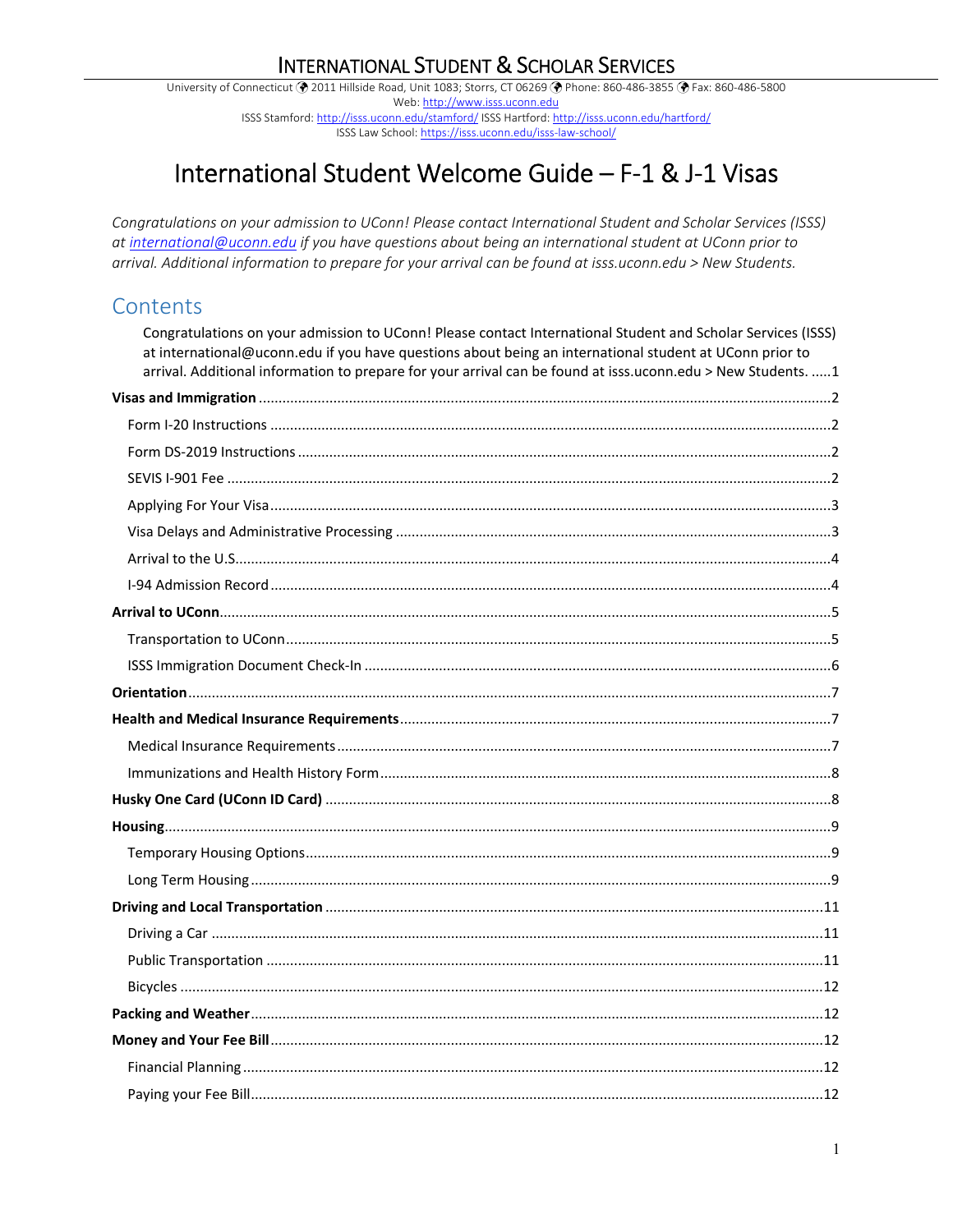# Visas and Immigration

# Form I‐20 Instructions

If you received a Form I‐20, you will apply for an F‐1 Student visa. If you received a Form DS‐2019, please see instructions in the next paragraph. Please review your Form I-20 upon receipt. Carefully read Pages 1, 2 and 3, sign and complete the STUDENT CERTIFICATION at the bottom of Page 1. *Notify ISSS immediately if there are any errors on your Form I‐20 BEFORE you apply for your visa, so we may send you a corrected form I‐20 to use for your visa application.* Often the academic major listed on your I‐20 does not exactly match the name of your academic program at UConn– this is normal.

You must also sign the STUDENT CERTIFICATION at the bottom of Page 1 for all Forms I-20 issued to your F-2 dependents (if any). The F‐2 does not sign the Form I‐20.

# Form DS‐2019 Instructions

If you received a Form DS‐2019, this means you will apply for a J‐1 Exchange Visitor visa. Please review your Form DS-2019 upon receipt. Carefully read Pages 1 and 2, sign and complete the EXCHANGE VISITOR CERTIFICATION at the bottom of Page 1.  *Notify ISSS immediately if there are any errors on your Form DS‐2019 BEFORE you apply for*  your visa, so we may send you a corrected DS-2019 to use for your visa application. Often the academic major listed on your DS‐2019 does not exactly match the name of your academic program at UConn– this is normal.

If you have J‐2 dependents: Your J‐2 dependents who are older than 14 years may sign their own Forms DS‐2019 at the bottom of the form. Otherwise, you, as the J-1 principal, must sign on behalf of your young dependents.

# SEVIS I‐901 Fee

U.S. Immigration and Customs Enforcement (ICE) charges a \$350 SEVIS I‐901 fee to new F‐1 students, and a \$220 SEVIS I-901 Fee to new J-1 Exchange Visitors. This fee is IN ADDITION TO the visa application fees charged by the U.S. consulate or embassy. If you are outside the U.S., you must pay the SEVIS I-901 fee and print your payment confirmation before you go to your visa interview. You can schedule your visa interview before you have paid the fee. If you are in the U.S. and applying for a change of status, the SEVIS fee must be paid before you file your application to U.S. Citzenship and Immigration Services USCIS. If you are transferring from another U.S. institution, you do not need to pay the SEVIS fee again UNLESS your new I‐20 lists a SEVIS ID number that is different from the number on your prior Form I‐20. Your F‐2/J‐2 dependents do not need to pay a SEVIS fee. Complete the Form I‐901 and pay the fee online by credit card at http://www.fmjfee.com; print payment confirmation after completing Form I‐901 and submitting payment. The fee can also be paid by check or money order after completing Form‐I‐901 online, or by Western Union. Students with Cameroon, Ghana, Kenya, Nigeria or Gambia as country of birth or citizenship cannot pay the I‐901 fee online by credit card – you must pay by Money Order, Western Union Quick Pay or a certified check drawn from a U.S. Bank. See the ICE website at for more information: http://www.ice.gov/sevis/i901/index.htm or the Study in the States webpage: https://studyinthestates.dhs.gov/paying-the-i-901-sevis-fee.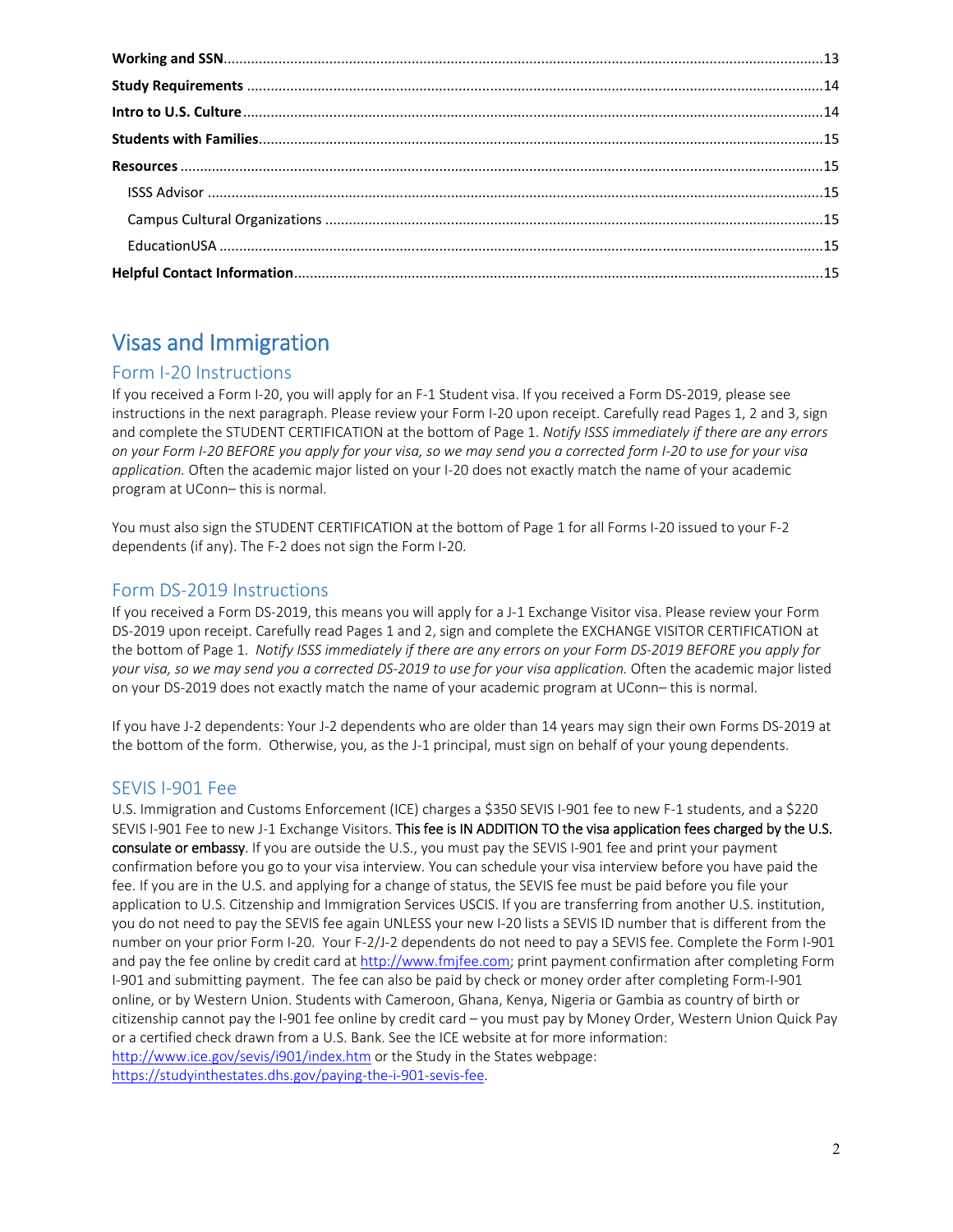## Applying For Your Visa

If you live outside the U.S. and you are not a citizen of Canada, you must apply for an F‐1 or J‐1 visa to enter the U.S. as a student or exchange visitor. The visa is a stamp/sticker affixed to your passport that you will present upon entry to the United States. You should only apply for the visa using the I‐20/DS‐2019 for the school that you will attend. Consult the website of the closest U.S. embassy or U.S. consulate for complete instructions on applying for an F‐1/J‐ 1 visa stamp. For links to all U.S. Embassies and Consulates worldwide, see:http://usembassy.state.gov/. From the website, navigate to the Nonimmigrant Visas section for step-by-step instructions.

All visa applicants must complete an online Form DS-160 and schedule an in-person visa interview. If you received a Form I‐20 you should indicate on the DS‐160 the purpose of your trip as "Academic or Language Student". If you received the Form DS‐2019, indicate the purpose of your trip as "Exchange Visitor". You will need to list a contact person in the United States. You may list the name of the Designated School Official (DSO) who issued your Form I‐ 20 or Alternate Responsible Officer (ARO) who issued your Form DS‐2019, and the ISSS address (listed at top of this form). Choose "School Official" as the relationship to you. The DS‐160 will also ask about your study and work history, whether you have relatives in the United States, and you social media usage, among other questions.

Follow the consular instructions to schedule an appointment for your visa interview, and pay any visa fees. If you cannot secure an appointment early enough to arrive for your program start date, keep checking back to see if any earlier appointments were cancelled. You may also book an appointment into the future, and then consult with the U.S. embassy/consulate to learn if it is possible to request an expedited appointment (usually this requires first booking an appointment).

You will need to bring your passport that is valid at least 6 months into the future, your Form I‐20/DS‐2019, your SEVIS fee payment confirmation, your proof of funding, proof of your academic preparation (e.g. transcripts, test scores, etc.) and any other required support documentation specified on the embassy/consulate website, to your visa interview. If consular officials wish to collect more information make their visa decision, they may ask you to complete Form DS‐5535, Supplemental Questions for Visa Applicants.

Citizens of Canada do not have to apply in advance for an F‐1 visa stamp in their passport, but still must be granted F‐1/J‐1 status by U.S. immigration authorities upon arrival to the U.S. in order to study. Citizens of Canada *do* need to pay the SEVIS fee and present the Form I-20/DS-2019, passport, SEVIS fee payment confirmation and proof of funding when entering the U.S. to begin their academic program.

Plan ahead, as the visa application process can take several weeks, and sometimes longer. Because most visa applicants are required to appear for an interview it can take a long time to schedule an appointment, and security checks can delay visa issuance by several weeks or months. Visit https://travel.state.gov/content/travel/en/usvisas.html for current estimated appointment wait times, and an overview of the visa application process.

When you receive your visa, IMMEDIATELY verify if the information on your visa is accurate before leaving the embassy/consulate (if picking up your passport), such as your name spelling/order, date of birth, expiration date, visa type, etc. If you find errors, contact the consular office that granted your visa as soon as possible to request correction.

Visa approval is not guaranteed, and we suggest that you wait until your visa is granted before purchasing flight tickets.

### Visa Delays and Administrative Processing

Some visa applications may be selected for administrative processing, which means your application is initially denied, but will be subject to further security checks, and the denial may be overturned. Administrative processing can add significant delays to your visa processing time. Average processing time for visas selected for administrative processing is 60 days, but it can also take much longer. Graduate students in STEM fields may be especially vulnerable to administrative processing. Therefore, graduate students in STEM research programs should apply for their visas as early as possible. If you are a graduate student in a STEM research program, we recommend that you bring your CV/Resume (in English), your Graduate Assistantship offer letter (if you have one) and any information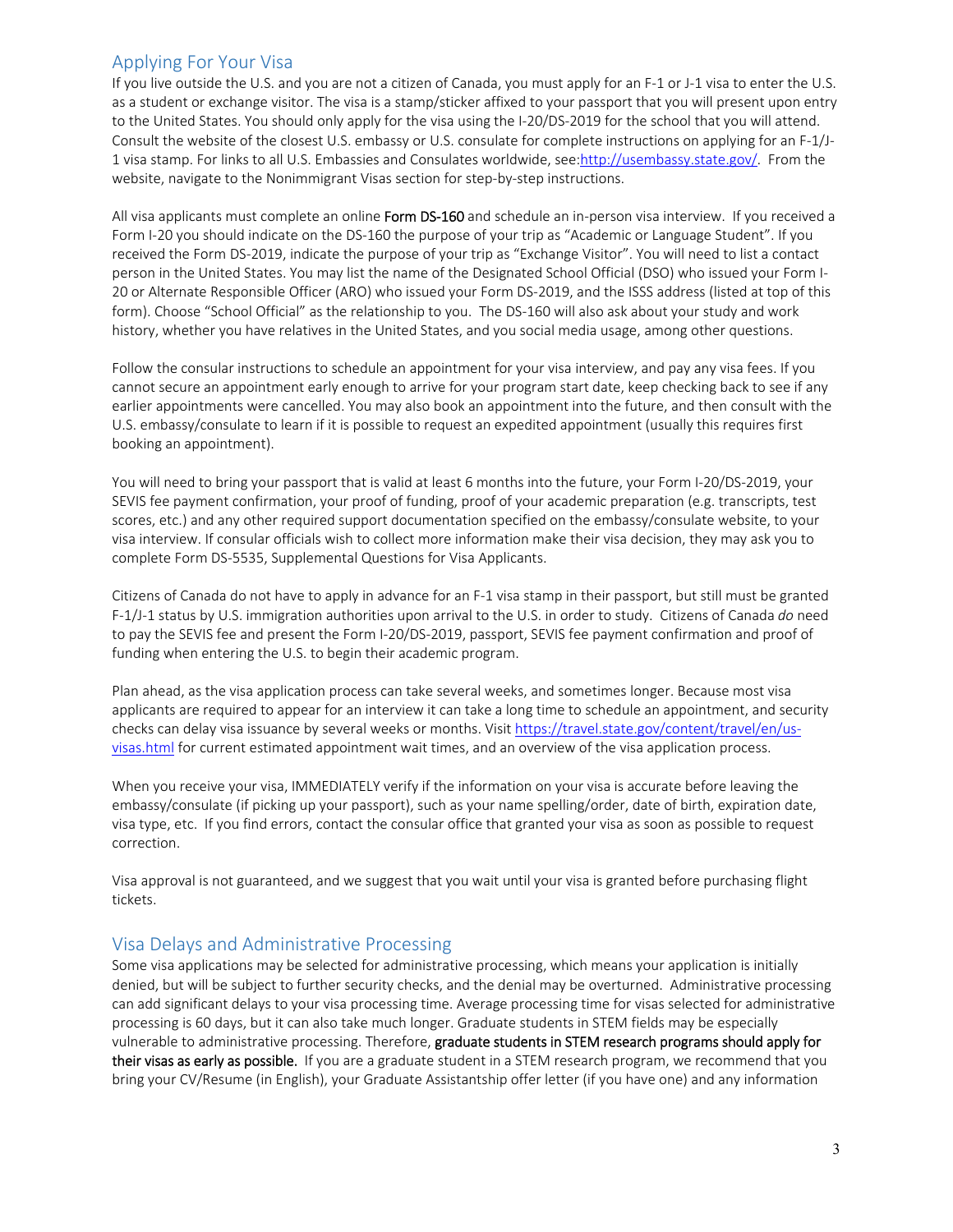you have about your proposed research at UConn, or the research of your assigned academic advisor (for example, print their biographical information or CV from the UConn website).

Administrative processing takes on average 60 days to complete, though it can often take longer. Students can check the status of their visa processing at this website. You must arrive by the program start date listed on your Form I-20/DS-2019. If you are unable to arrive by the program start date, some programs may allow you to defer your admission to a later semester. Please contact ISSS, your UConn admission office and your academic program if you will be unable to arrive by your program start date.

### Arrival to the U.S.

If your visa is approved you may travel to the U.S. up to 30 days before the program start date listed on your Form I-20/DS‐2019.

Please notify ISSS if you have received a Form I‐20/DS‐2019 from UConn, but decide not to attend. You must destroy or mail the unused form back to ISSS.

During your flight, you will be given a customs declaration form as you near the U.S. On the customs declaration form, provide your U.S. address – if you live on campus this will be your UConn Dorm Name and Room Number, and the city listing for Storrs or Stamford (depending on your campus). If you do not yet have housing, list the hotel where you will stay. If you do not know where you will stay, you can list the ISSS address - 2011 Hillside Road, Storrs, CT, 06269. Be sure to print clearly. You must also declare on the form the amount of money you are bringing with you, if bringing \$10,000 or more, per family. There is no penalty for bringing more than \$10,000, but it MUST be declared. You must also include on the form the total value of any goods you are bringing into the U.S. You can use general terms (i.e. clothing, books, gifts). You can estimate the value of the items. You do not have to pay a duty fee on totals less than \$1,000. Please do not bring anything with you that is prohibited to travel with to the U.S. See https://www.cbp.gov/travel/clearing-cbp for more information on what may not be brought to the U.S., and traveling with cash.

When traveling, carry your Form I‐20/DS‐2019, passport, visa, I‐901 SEVIS fee payment confirmation, admission letter and/or Graduate Assistant offer letter, and proof of finances for your stay. Do not pack these documents into your checked luggage. Present your passport and Form I-20/DS-2019 to the U.S. immigration officer, who will stamp your passport and write "F‐1 (or F‐2)" or "J‐1 (or J‐2)" and "D/S" (Duration of Status). Do not present your other support documents unless you are asked to do so. Check that the officer admits you in the proper visa status by reviewing the entry stamp in your passport – if the officer stamps your passport with anything other than F‐1 or J‐1, or lists a specific expiration date (not D/S) please ask to have this corrected BEFORE you leave the immigration area.

*Self Service Kiosks or Global Entry Program:* If your immigration is processed through a self‐service kiosk, you may need to select the type of visa that you enter on. Pay special attention that you identify the correct visa type when you process your self‐service admission. Check the kiosk for any receipts issued to you upon processing your entry. Do not misplace this receipt!

### I‐94 Admission Record

Upon admission, ALL STUDENTS must confirm your admission record online at: https://i94.cbp.dhs.gov/I94/. Please print out or save an electronic copy of your I‐94 admission record and keep it for your records. If you are at Storrs campus, you may print this in the ISSS office.

If you travel through a land border by car you will receive a paper Form I‐94 attached to your passport. This form must be annotated the same as your entry stamp: "F-1 (or F-2)" and "D/S". You might not have an electronic I-94 if you received a paper form – this is OK.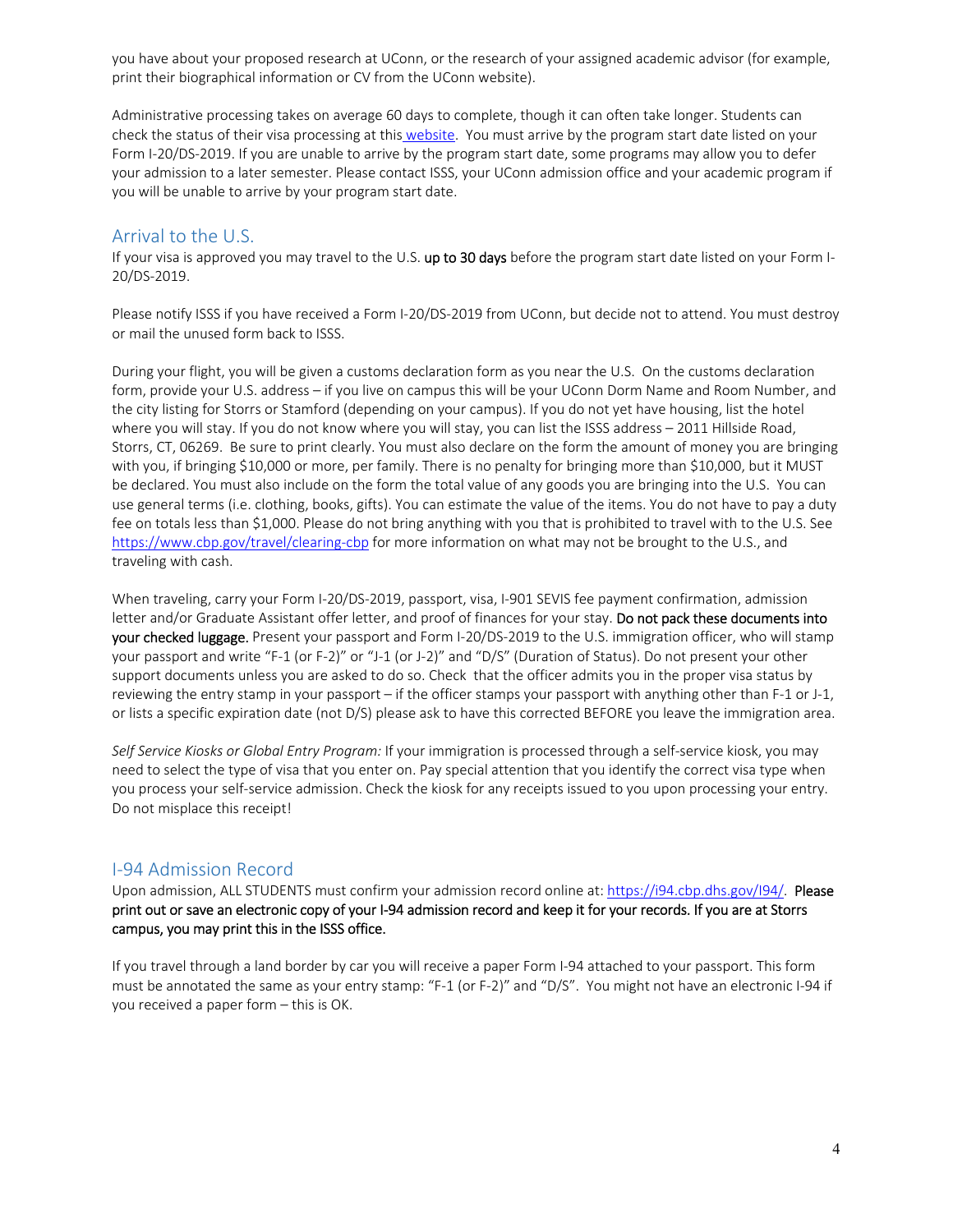# Arrival to UConn

### Transportation to UConn

#### *NOTE: Please check the ISSS website for most up to date transportation information, as some services have been disrupted due to the COVID‐19 pandemic and it is unknown when they will resume.*

#### *To Storrs*

#### From Bradley International Airport (BDL):

*UConn Shuttle:* ISSS plans to provide a shuttle service between Bradley International Airport and the UConn Campus on certain dates in August, aligning with move-in weekends. Please contact international@uconn.edu if you would like to receive more information about the shuttle schedule, or visit isss.uconn.edu for shuttle dates and a sign up form, when available. We will provide more information on our shuttles once these details have been finalized.

*Taxis:* The closest airport to UConn Storrs and Hartford campuses is Bradley International Airport, located in Windsor Locks, Connecticut. Taxis are available outside of the airport. If there are no taxis at the airport please go to the Ground Transportation desk and they can arrange a taxi for you. The current taxi rate to Storrs is \$79. Tipping is customary for taxi services, at a rate of 15-20% of the fare. See http://www.bradleyairport.com/directions/rentaltaxi‐limo/ for more information. You can pay with cash or a credit card for taxi service. Rideshare services such as Uber and Lyft are also available – all payments should be made through the app, and tipping is not expected unless specified within the app.

*Public Transportation:* Take the 30‐Bradley Flyer bus from Bradley Airport to Union Station in Downtown Hartford (fare \$1.75). Pick up is from Terminal A, and the International Arrivals terminal. Have exact fare ready in cash/change. https://www.cttransit.com/services/bradley-flyer

#### From Downtown Hartford:

CT Transit Bus 913 travels from Union Station to Storrs via Manchester. Purchase your ticket as you board the bus by selecting "Get 2 Hour Pass" on the fare box, and inserting cash into the box. From Union Station to Storrs you will travel 4 Zones, \$5.00. Change is not given. Drop off is near Whitney Hall (East Campus) and at the Storrs Center Nash‐Zimmer Transportation Center, in downtown Storrs.

#### From New York City – JFK – Public Transportation:

- Option 1 From Kennedy International (JFK) in New York take the Air Train to Jamaica Station (the last stop). At Jamaica Station transfer to the "E" Line (Blue Line). Take the "E" Line all the way to Manhattan and exit at "42 Street – Port Authority Bus Terminal". http://www.panynj.gov/airtrain/index.html
- Take the Peter Pan bus from New York Port Authority Bus Terminal to Storrs, University of Connecticut. The ticket is \$29.00. Be sure to be familiar with a NYC Subway Map: http://web.mta.info/maps/submap.html
- Option 2 Take a Taxi from JFK Airport to New York Port Authority Bus Terminal on 42nd St. From Port Authority Bus Terminal, take the Peter Pan Bus from New York Port Authority Bus Terminal to Storrs, University of Connecticut. The ticket is around \$22.00 – select depart at Port Authority New York, and select arrive in Storrs UConn. https://peterpanbus.com/

#### From Boston (Logan Airport):

From Logan Airport (BOS) in Boston take the Peter Pan bus to Storrs, University of Connecticut. Pick up the bus outside of Terminals A, B, C, E. The ticket costs around \$34‐ purchase your ticket online and print for travel. You will change buses in Providence, RI. https://peterpanbus.com/

From both New York and Boston, private transportation companies offer vans and limousines from the airport to requested destinations. Prices vary, but this can be a good option if traveling with a group. Rideshare companies like Uber and Lyft can also be taken from these airports, but charges for these services could be quite expensive – up to \$300 per ride to Storrs campus.

#### *To Hartford*

From BDL – Public Transportation: Take the 30-Bradley Flyer bus from Bradley Airport to Union Station in Downtown Hartford (fare \$1.75). Pick up is from Terminal A, and the International Arrivals terminal. Have exact change ready.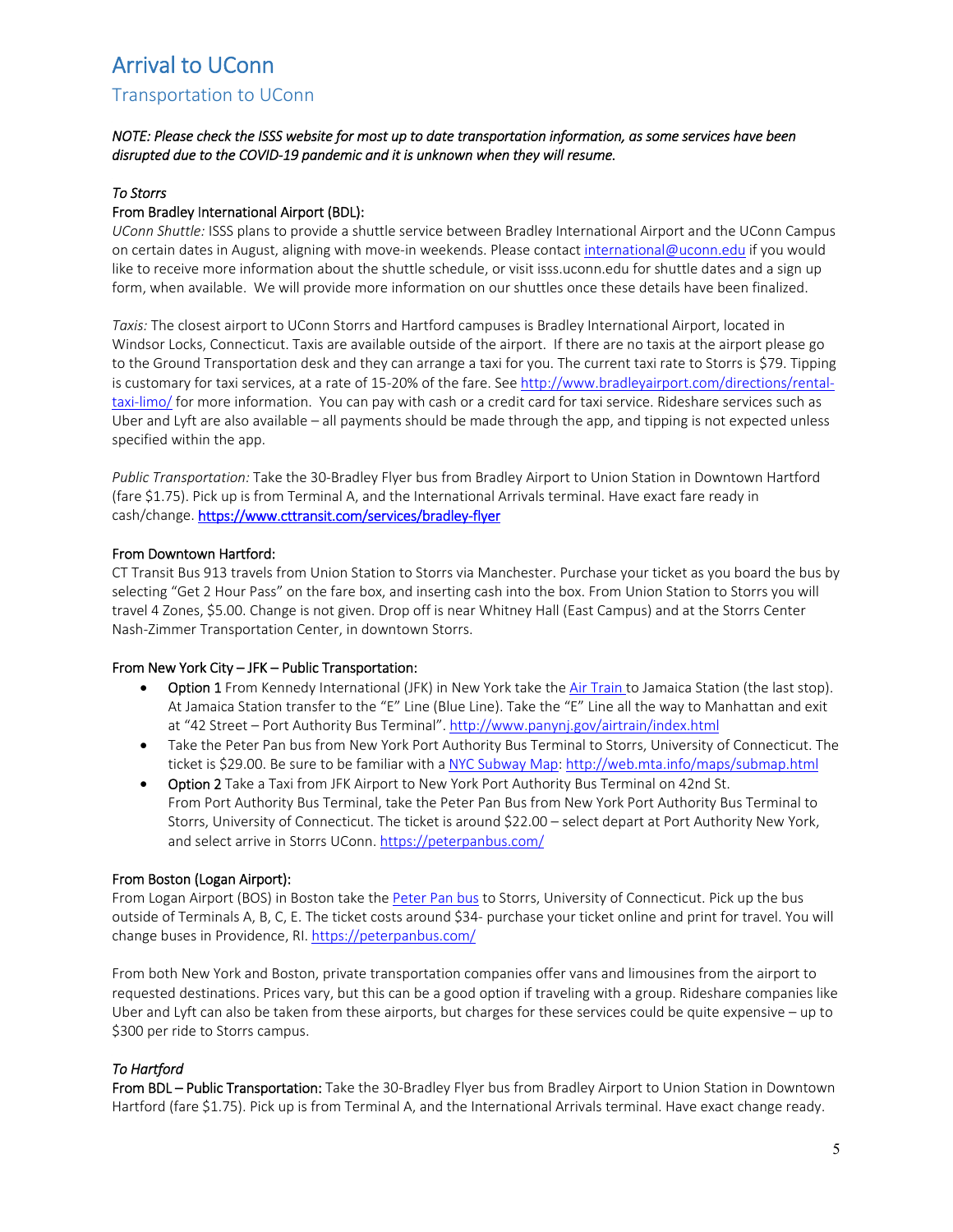Drop off is at Union Station and the Connecticut Convention Center (both downtown). https://www.cttransit.com/services/bradley‐flyer

#### From JFK – Public Transportation:

- Option 1: From Kennedy International (JFK) in New York take the Air Train to Jamaica Station (the last stop). http://www.panynj.gov/airtrain/index.html At Jamaica Station transfer to the "E" Line (Blue Line). Take the "E" Line all the way to Manhattan and exit at "42 Street – Port Authority Bus Terminal". Take the Peter Pan (https://peterpanbus.com/) or the Greyhound bus (http://www.greyhound.com) from New York Port Authority Bus Terminal, to Hartford. Depending on the time, the ticket will cost between \$22.00 ‐\$35.00. NYC Subway Map: http://web.mta.info/maps/submap.html
- **Option 2:** From Kennedy International (JFK) in New York take the Air Train to Jamaica Station (the last stop). At Jamaica Station transfer to the Long Island Railroad (LIRR). Take the LIRR all the way to Penn Station, W. 34<sup>th</sup> Manhattan. From Penn Station take the Amtrak train to Hartford, CT. www.amtrak.com
- Option 3: From NYC take the Metro North Railroad http://www.mta.info/schedules -New Haven Line travels from Grand Central Station to Stamford, and New Haven, CT. In New Haven switch trains to CT Rail - Hartford Line http://www.hartfordline.com/ traveling from New Haven to Hartford.

#### From BOS – Public Transportation:

- Option 1: From Logan Airport (BOS) in Boston take the Peter Pan bus to Hartford. Pick up the bus outside of Terminals A, B, C, E. The ticket costs around \$40‐\$50‐ purchase your ticket online and print for travel. You will witch buses in Providence, RI.
- Option 2: From Logan Airport take the "T" (Boston subway) silver line to South Station. At South Station, take the Peter Pan or the Greyhound bus from Boston South St Station to Hartford. Depending on the time, the ticket will cost between \$30‐\$40.

From both New York and Boston, private transportation companies offer vans and limousines from the airport to requested destinations.

#### *To Stamford*

#### From JFK – Public Transportaation:

- Option 1: Take the Airtrain to Jamaica Station, and from there, take the Long Island Railroad to Penn Station (Manhattan). http://www.panynj.gov/airtrain/index.html From Penn Station, Amtrak travels to Stamford. www.amtrak.com
- Option 2: Take a taxi from the airport to Grand Central Station, and from there, take the Metro North Railroad to Stamford. http://www.mta.info/schedules
- From Stamford Transportation Center, take the Harbor Point Trolley around Stamford to get to UConn. http://stamford-downtown.com/getting-around/harbor-point-trolley/

 $\bullet$ 

From Newark, NJ – Public Transportation: Take the **Airtrain** to Newark Liberty Airport Station, and from there take **Amtrak** to Stamford.

From New York and Newark, private transportation companies offer vans and limousines from the airport to requested destinations. Visit the ISSS website for further transportation resources.

# ISSS Immigration Document Check‐In

IMPORTANT! All new international students are required to complete immigration document check‐in on the ISSS website after you arrive at UConn. You must complete immigration document check in with ISSS by the program start date listed on your Form I-20/DS-2019. ISSS must register your arrival in SEVIS, a U.S. Department of Homeland Security (DHS) database.

To complete immigration document check-in, do the following AFTER arriving in the U.S.:

1) Update your "Current Local" address field in Student Admin: https://studentadmin.uconn.edu/

2) Complete the online check-in form on the ISSS website: http://isss.uconn.edu/check-in/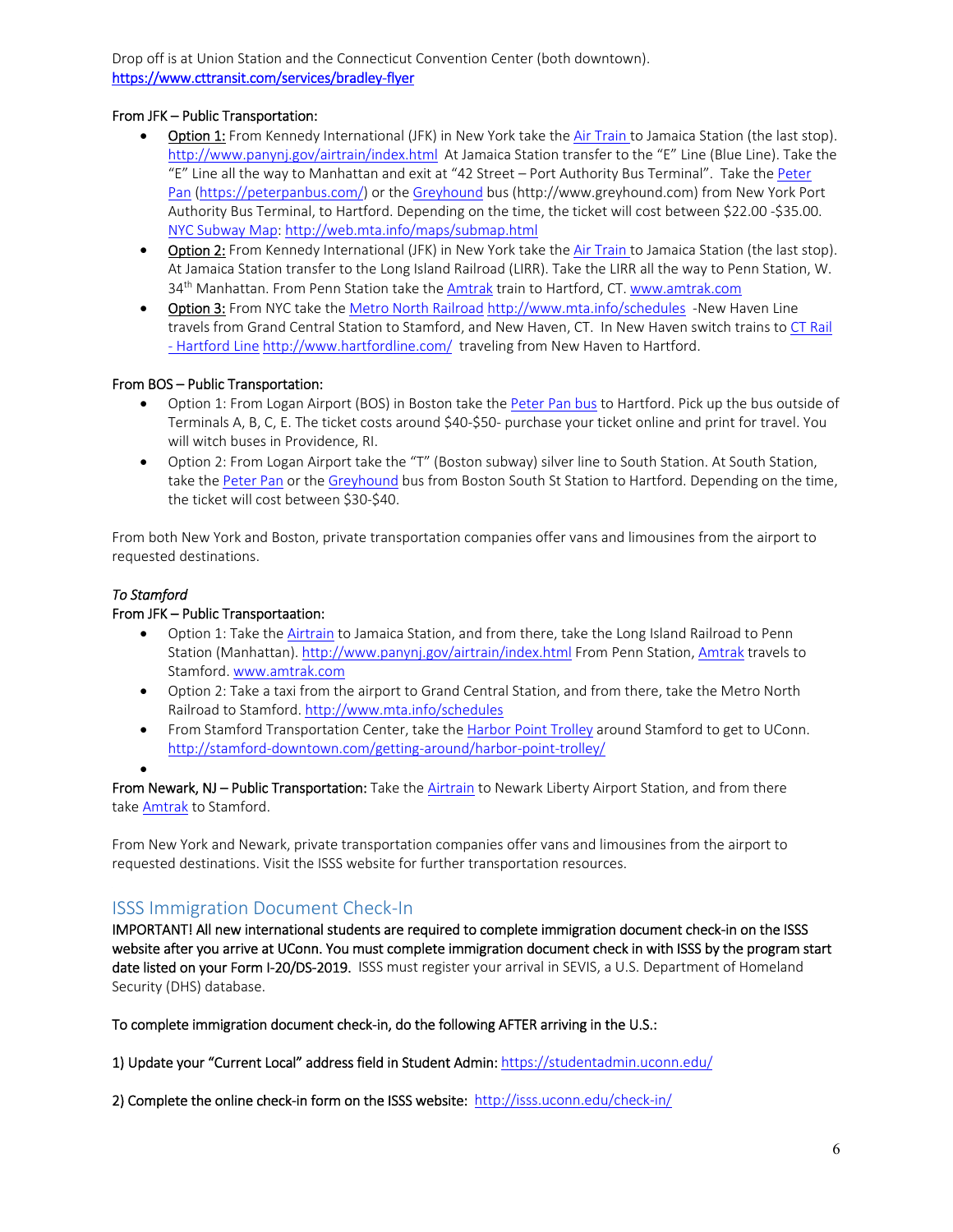To complete the immigration document check‐in, you will need to have electronic/scanned copies of your passport ID page, visa stamp, signed Form I‐20/DS‐2019, I‐94, and the entry stamp in your passport. You will upload these documents into your online check‐in form. If you take photos of your documents to upload, the copies must be clear. Computers are available in the UConn Libraries and in the ISSS office in Storrs for scanning documents. ISSS in Storrs is located in Room 183 of McMahon Hall. *Failure to complete immigration document check‐in within 30 days after your program start date on the Form I‐20 may result in losing your legal F‐1 visa status (or 15 days if you have transferred from another U.S. school)*.

# **Orientation**

All international students are required to attend an orientation to the F or J visa regulations provided by ISSS. ISSS provides a mandatory full‐day orientation program to all new graduate (Master's and PhD) students who attend the Storrs campus. All other international students will attend an ISSS information session as part of the orientation provided by your academic program. Please visit https://isss.uconn.edu/orientation/ for an overview of the different orientations offered, and more information on sign‐up, if required. Many orientation programs will charge a required fee to cover the costs of providing the orientation.

# Health and Medical Insurance Requirements

## Medical Insurance Requirements

All full time UConn students are required by the University to have health insurance coverage. Medical care in the United States is VERY expensive. We strongly recommend that all international students keep a University‐sponsored insurance plan for this reason. In addition, you may be required under the U.S. government's Affordable Care Act to maintain health insurance coverage.

#### University Sponsored Student Health Insurance Plan (SHIP)

Most full-time enrolled students who attend the Storrs campus are automatically enrolled in, and billed for, the University‐sponsored Student Health Insurance Plan (SHIP). After you have registered for classes, check your UConn fee bill to see if the University also enrolled you in the SHIP – there will be a charge on your fee bill, if yes. Many full time students at the other UConn campuses are *not* automatically enrolled for the UConn SHIP and you must contact UConn Student Health Services to enroll, or find a comparable insurance plan for yourself. Again, check your UConn fee bill to see if you were automatically enrolled. Graduate students who have Graduate Assistantship awards are not automatically enrolled in the SHIP, because most Graduate Assistants choose to take the subsidized employee insurance instead of the SHIP.

If you were automatically enrolled in the UConn SHIP, but prefer to use your own personal health insurance plan, you may "opt out" of the University sponsored plan by completing a waiver through StudentAdmin. If you choose to use your own health insurance, it is VERY IMPORTANT that you understand how your plan works. For example, must you pay your own medical expenses and seek reimbursement from your insurance provider? Can you send your medical bill to the insurance provider for direct payment to the doctor? Please see https://shs.uconn.edu/insurance-information/ for further information about the SHIP and waiver procedures.

ISSS strongly recommends that students take the UConn SHIP, as it is commonly accepted by local healthcare providers, and provides coverage for travel related benefits such as medical evacuation back to the home country.

Graduate students with Graduate Assistantships usually enroll in a University sponsored employee health plan, the Connecticut Partnership Plan for Graduate Assistants, instead of the SHIP. This is a subsidized insurance plan, so it costs less than the UConn SHIP. Unlike the SHIP, Graduate Assistants MUST self‐enroll for the Connecticut Partnership Plan. Sign‐up information and coverage description can be found online: https://hr.uconn.edu/ct‐ partnership‐health‐benefits/. This plan will not become effective until the first day of the month *after* you begin your Graduate Assistantship (GA) – if your GA begins in August, your insurance will be effective September 1. If your GA begins in January, your insurance will be effective February 1. Therefore, you should try to get all required immunizations BEFORE you travel to UConn, and you should purchase a travel insurance plan to cover you in the event of an emergency during your first month at UConn.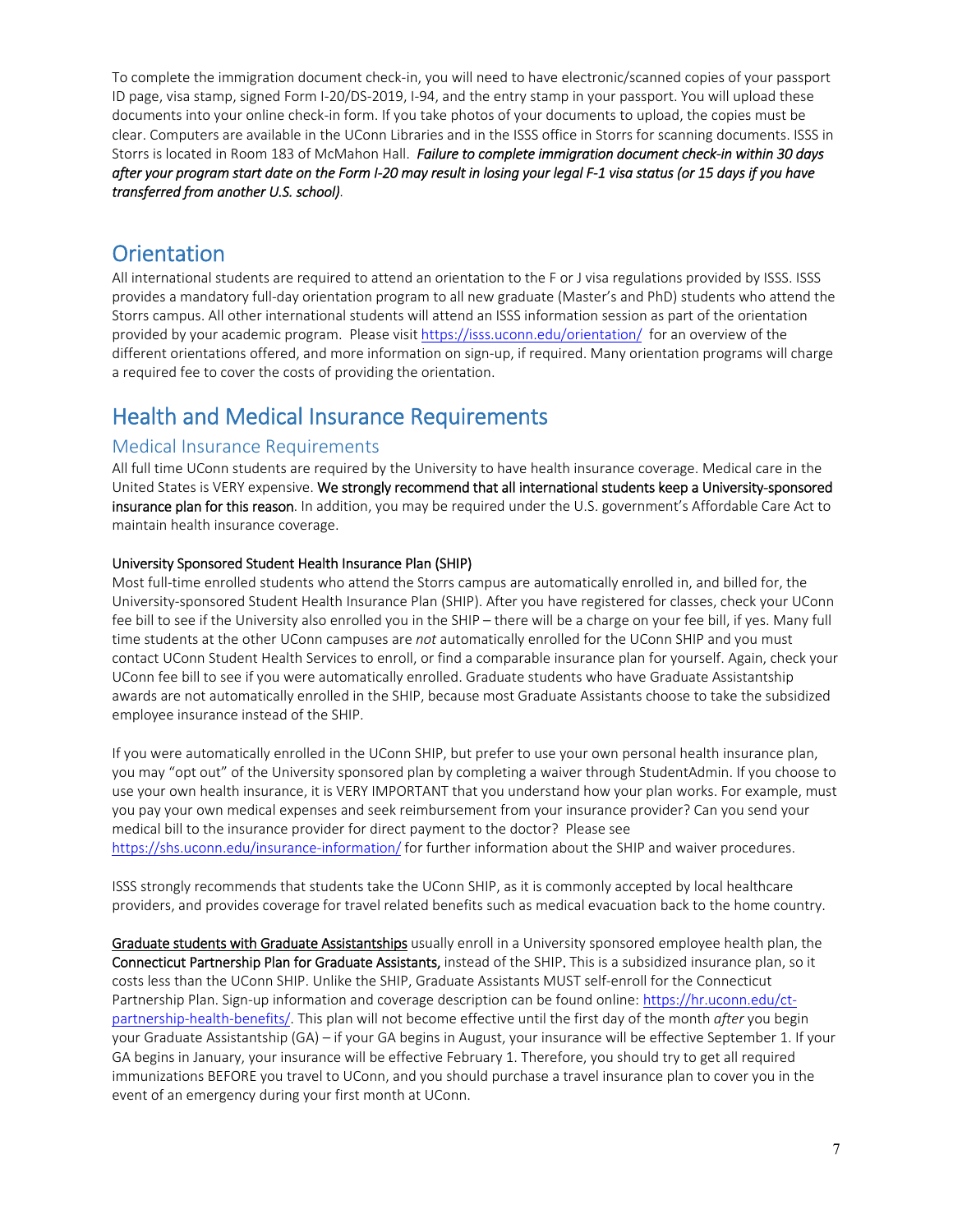Students on J-1 Visas are required by U.S. federal law to maintain insurance for themselves and accompanying dependent family members that meets certain coverage requirements. The SHIP meets J-1 visa requirements, but the Connecticut Partnership Plan for Graduate Assistants does not. If you are a GA with a J-1 visa, you will need to purchase additional supplementary insurance to meet your legal visa requirements. Please contact ISSS for more details.

## Immunizations and Health History Form

Connecticut state law requires all students to show that they have obtained certain vaccinations prior to starting classes at UConn, by submitting a Student Health History Form. Students at the School of Social Work and School of Law are exempt from the SHS Health History Form, but may have their own form requirements: http://shs.uconn.edu/forms. Contact your admission representative at the School of Law or School of Social Work directly for more information.

International students should try to get all required immunizations before submitting the Health History Form. Students who do not submit a Health History Form or have not met all immunization/testing requirements will have a hold placed on your academic record that will prevent you from registering for classes and using University services. If you attend the Storrs campus, UConn Student Health and Wellness (SHaW) will contact you if you are missing required immunizations, or if you must attend an additional health screening during Orientation. At the health screening during orientation week, SHaW will provide you, at cost, with required immunizations missing from your Health History Form. Please contact SHaW directly with any questions about the Student Health History Form or the immunizations requirement at shs@uconn.edu. Students at other UConn campuses who are missing required immunizations will be responsible to obtain missing immunizations at a community medical facility.

# Husky One Card (UConn ID Card)

The Husky One Card is your student ID card, and it can be used to take books from the library, access University facilities (dormitory, gym) and pay for food if you have a meal plan, or add cash to the card balance to use it like a debit card (Husky Bucks). Some off-campus restaurants also accept Husky Bucks for payment. International students should upload their photo in advance to the One Card office before coming to UConn by following the Online Photo Submission instructions on the UConn One Card website: https://onecard.uconn.edu/the-one-card/online-photosubmission/. Your UConn One Card can also be used to prove your student status in order to get student discounts for various off-campus services (some places like museums, theaters, amusement parks, online subscription services offer special student rates).

# Communications and Mail

### Mobile Communications

The U.S. has a variety of cell phone providers, and many offer student plans. Phones can be purchased on a contractual basis, where you are billed monthly for a set amount of phone/internet, or a pay‐as‐you‐go service, where you can add service as you need it (this may be better for short-term stay). Most cell phone providers can help you with both plans. International students and scholars who do not have a Social Security Number and wish to purchase a contract phone service may need to pay a high security deposit. This is because the cell phone service provider cannot check your financial history without your SSN, so they are taking a financial risk by providing you with a cell phone contract.

While international calling can be expensive, some service providers offer low rates for international calling. Other students prefer to connect with their families through apps like Whatsapp, Skype, WeChat, Viber and Telegram.

### Mail

Most mail is handled through the U.S. Postal Service (USPS). If you live off‐campus, mail is delivered daily, except for Sundays and federally‐observed holidays. At Storrs campus residence halls (excluding Northwood Apartments), mail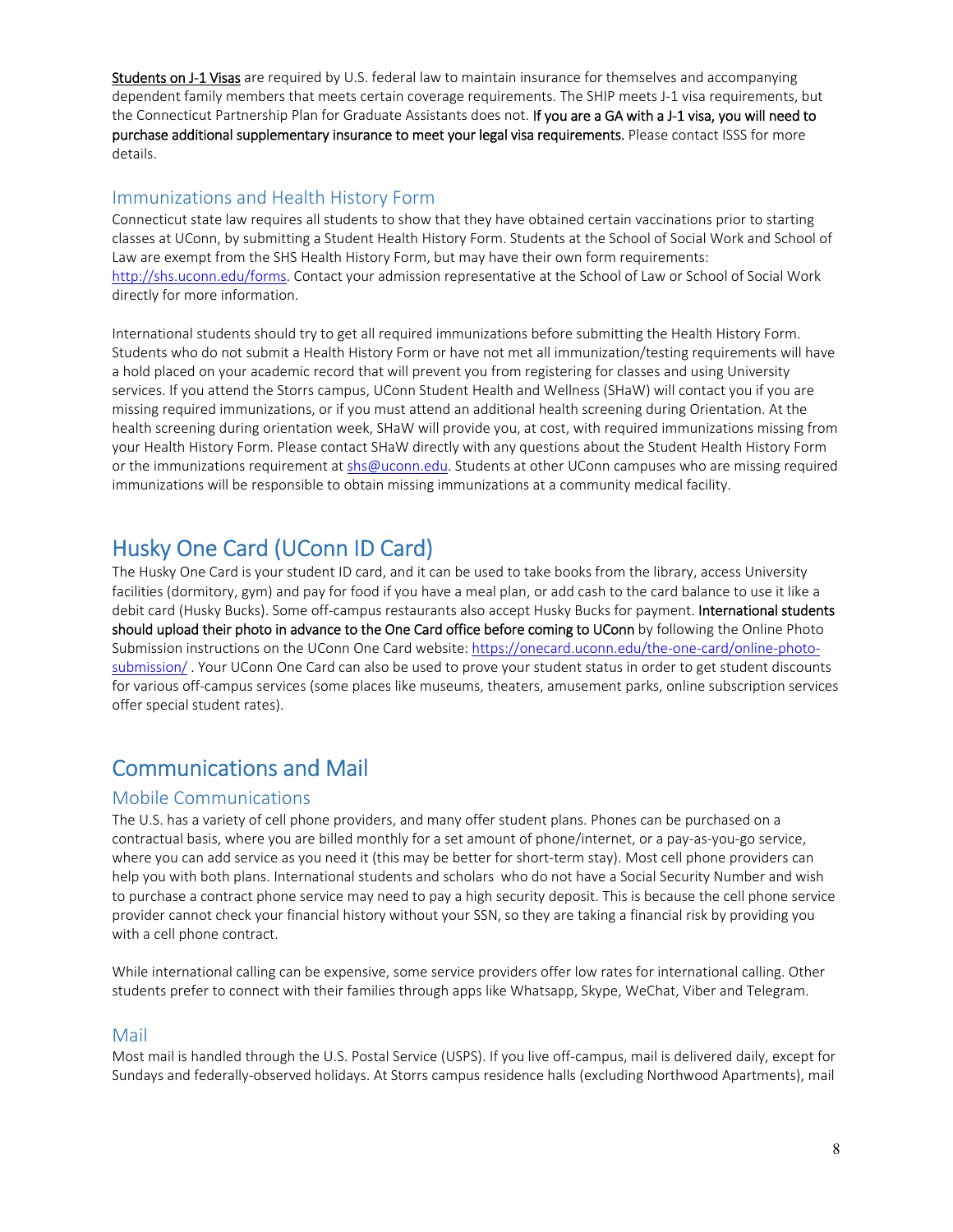is delivered Monday – Friday. See Student Mail Services for further information about on‐campus mail. https://studentmail.uconn.edu/

### Packages and Private Mail Carriers

Packages can be sent through U.S. Postal Service, or also through private providers such as UPS, Fed Ex and DHL. Off-campus packages are typically delivered to your door, or if you live in an apartment complex there may be a mailroom where you pick up packages. On‐campus packages are delivered to dorms through the Student Mail Services (exception: Northwood Apartments). If you have an oversized package mailed to you, or if you will have packages mailed to you before the semester begins, you may need to pick up those packages from a central UConn Mail Services facility.

# **Housing**

### Temporary Housing Options

When you arrive, you may need to stay somewhere temporarily until your residence move-in date. Hotels are expensive and generally cost more than \$100 per night. Youth hostels and other lower cost options are not common in Connecticut.

#### *All cities:*

Short-term room and apartment rentals can be found through online apartment and room rental services like Airbnb and VRBO.

#### *Storrs:*

#### Along bus line to campus (you may need to walk to a bus stop, or use taxi or rideshare to come to campus):

Spring Hill Inn: https://www.springhillinnct.com/ The Inn on Storrs: www.theinnonstorrs.com

#### *Hartford:*

Downtown Hartford hotels https://hartford.com/hotels/ are in walking distance to the Graduate Business Learning Center and UConn Hartford. Law School students can use CT Transit Bus System routes 60, 62, 64, 66 and 72 from downtown, or may find West Hartford hotels more accessible.

*Stamford:* There are a number of hotels in downtown Stamford. http://stamford‐downtown.com/downtown‐ living/hotels/ Check an online map to see walking time to UConn Stamford.

### Long Term Housing

Living On-Campus: On-campus housing is available at the UConn Storrs and UConn Stamford campuses. The UConn Residential Life office manages applications for on-campus housing. ALL Bachelor's students at the UConn Storrs campus are required to live on-campus for the first academic year. Students apply for on-campus housing directly through the Residential Life website, https://reslife.uconn.edu/ . Please read all sections of the Residential Life website to learn more about housing options, costs, deadlines to apply, and what to expect when living on campus. Graduate student housing on campus is also available, but limited, in apartment style housing walking distance to campus.

It is important to have realistic expectations about living on campus! The UConn Office of Residential Life website features videos at https://reslife.uconn.edu/liveonandlearn/ with current UConn students showing you what it is like to live in their dorm or on‐campus apartment. There are many different types of residential living arrangements available (traditional housing, suites, apartments), but they vary in cost, and some living arrangements may not be available to first year students. Traditional housing consists of a shared or single room in a hall, where residents share bathrooms and other common areas. In a suite, a bathroom may be shared among only a few bedrooms. Graduate student on campus housing is limited to Northwood Apartments. After you learn your housing assignment, you can visit the Office of Residential Life webpage to view a virtual tour of your residence: https://reslife.uconn.edu/virtual‐tours/.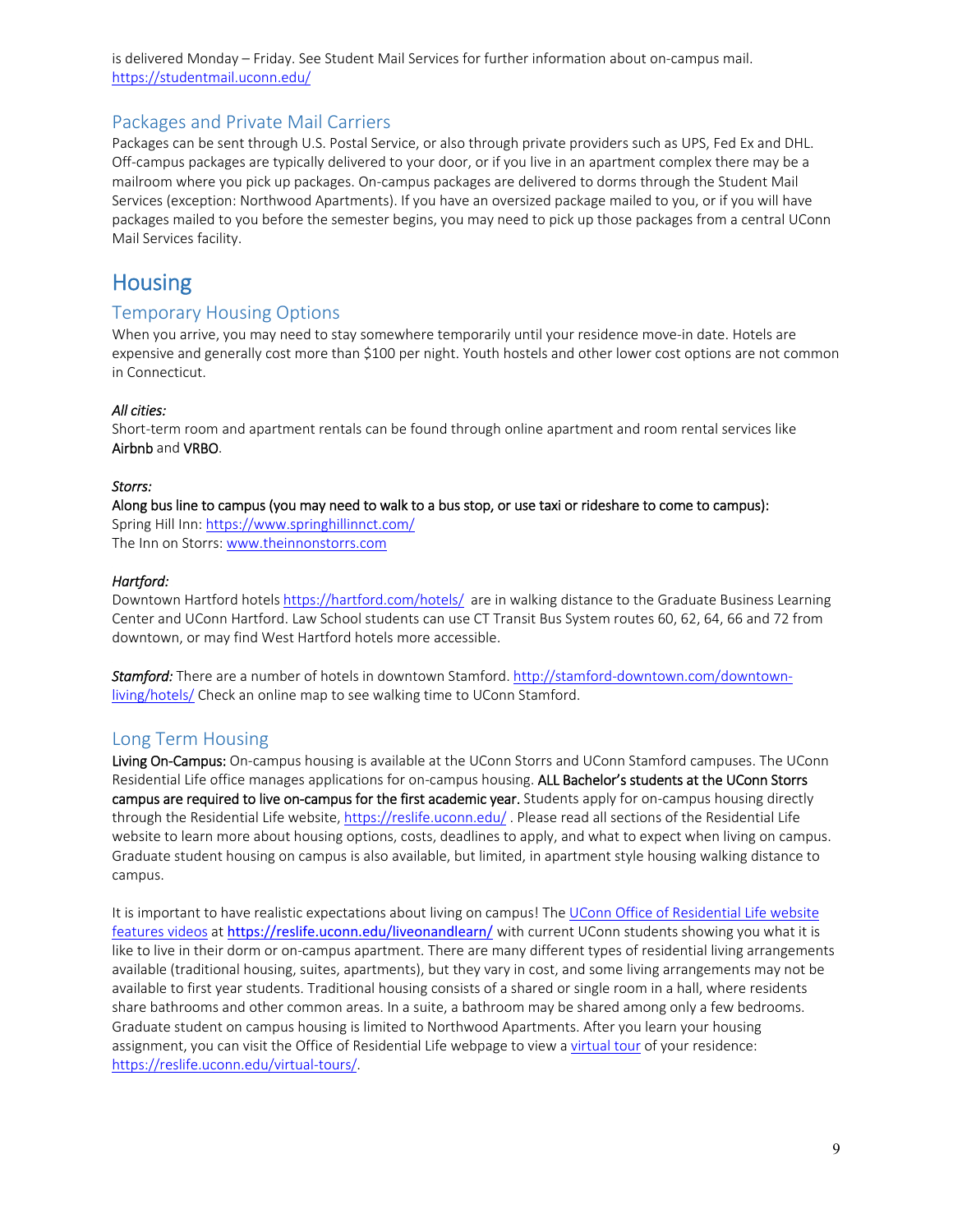UConn also offers students the chance to live in Learning Communities, where residents share a common academic or personal interest. Learning communities are a great way to meet other students from the United States, because you already share a common interest through your learning community. If you apply for or are assigned to live in a Learning Community, it is important that you participate in the activities and academic components of that community. Residents must be engaged with the community to get the most out of the living experience.

Students who live on campus are only able to apply for a parking permit after they have earned 54 or more credits. This means first year students generally cannot keep a car on campus. Please plan for this, and do not purchase a car until you meet the parking eligibility requirements.

When you are completing your housing application, it is important to be aware of some of the terminology. Some halls are mixed gender (co-ed) and some halls or floors may be specific to one gender, or gender inclusive (which refers to a floor or community that allows for students of any gender to live together regardless of assigned sex). If your housing application or housing contract refers to guests, this may have a different meaning for different students. For some, a guest may be a friend visiting campus, but for others it may include romantic partners. Housing assignments are made based on an assessment of the lifestyle preferences of applicants, so be sure to answer the application questions honestly.

After you learn of your housing assignment and roommate, it is customary to contact your roommate before the semester begins. If your roommate is an American student, you may want to use a U.S. social media account (if you are able to) so that you can connect with your roommate more easily. If you cannot use a U.S. social media platform, then we recommend that you at least email your future roommate to introduce yourself and let them know that you look forward to living with them. It is common for American students to have a mini-refrigerator or microwave in their dorm, rather than utilize a shared kitchen space. Sometimes roommates will negotiate in advance, who will bring each of these items – for example, one roommate may bring a mini‐fridge, and one may bring a microwave, and you will both share the items while living together. However, if you do not feel comfortable with this arrangement, or have no future need for the appliance, you can politely decline.

Living Off-Campus: Students who seek off-campus housing should use the resources offered through UConn's Office of Off Campus Student Services. https://offcampus.uconn.edu/ The Off Campus Student Services website has a searchable off‐campus housing database, information about the rental process, and resources for international students. They are also willing to look at your rental contract before you sign, to make sure the contract is standard. It is very important that you understand the terms of your rental contract before you sign. Contact the Office of Off Campus Student Services with questions about your rental contract BEFORE you sign any rental agreements.

If you live off-campus, you must have reliable transportation (e.g. on bus line, or already have a U.S. license and car), or can safely walk/bike to campus. It can take a long time to obtain a driver's license after arrival to the United States. Many of the main roads around UConn are not safe to walk on.

#### Housing within Walking Distance to Storrs Campus:

- Carriage House Apartments
- Celeron Square Apartments
- Clubhouse Apartments
- Hunting Lodge Apartments
- Knollwood Apartments
- Oakwood Apartments
- Orchard Acres Apartments
- Oaks on the Square

#### On the Willimantic Regional Transit District Bus Route (WRTD) to Storrs Campus:

- Carriage House Apartments
- Celeron Square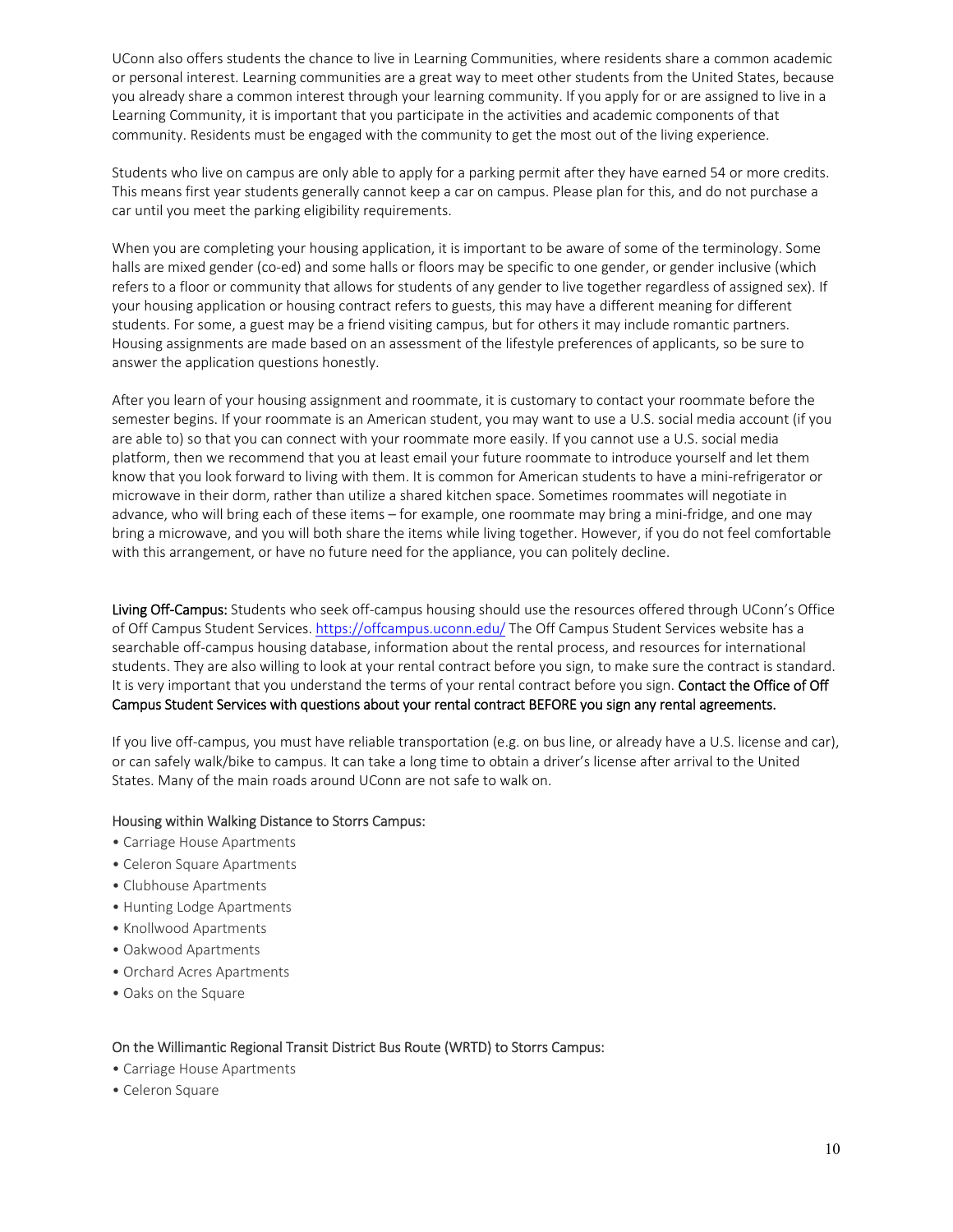- Clubhouse Apartments
- Hunting Lodge Apartments
- Colonial Townhouse Apartments
- Meadowbrook Gardens (weekday shuttle to campus)

# Driving and Local Transportation

#### Driving a Car

International students may drive in the U.S. for up to one year with a foreign driver's license. If your license is in a language other than English or Spanish, the license must be accompanied by an official International Driver's Permit (IDP) obtained in your home country. After one year, you must have a Connecticut driver's license to drive a car. If your country does not issue an International Driver's Permit, or if you do not obtain an IDP before you go, and your license is not in English or Spanish, you must apply for a Connecticut driver's license in order to drive in the United States.

In the United States, each state issues a driver's license for residents of that state. The Department of Motor Vehicles (DMV) is the office that issues driver's licenses for Connecticut residents. The process to obtain a Connecticut driver's license is long, and requires students to first apply for a learner's permit. During the first 90 days with your learner's permit, you may only drive if you are with someone who is 20 years or older, who had had a license for at least four consecutive years with no license suspensions. After a 90‐day waiting period, you may take a road test to get the full driver's license. If you have a license issued in another country, you can waive the 90‐day waiting period, but you still must take the permit test. Visit the ISSS website for further details. https://isss.uconn.edu/drivers‐license/

If you will purchase a car, you should already have a Connecticut driver's license or Connecticut Non‐Driver ID Card issued by the Connecticut DMV. These license or non-driver ID card are required to register your vehicle, and your vehicle must be registered with the DMV before you can drive it. You will also be required to have auto insurance to register your car in Connecticut. If you plan to purchase a car and drive in the U.S., please budget your time and money accordingly.

### Public Transportation

U-Pass: The U-Pass is a state-wide benefit for students who attend participating campuses (Avery Point, Storrs, Hartford, Stamford, GBLC and School of Law). With a U-Pass and your UConn ID, you can ride free on many buses and trains within the state of Connecticut. You must apply for your U-Pass online and it will be mailed to your local address (not international address). Therefore you must plan to pay any public transportation fares until you receive your U‐Pass. Visit upass.uconn.edu for application details.

#### *Storrs:*

Storrs is located in a rural part of the state. You may find public transportation very limited compared to what you are accustomed to. If you will live in University housing at Storrs campus, academic buildings and services are accessible either by walking or by the free University bus system. If you live off campus, we strongly recommend that you find housing that is walking distance to campus, or directly serviced by the WRTD bus line.

#### Campus bus shuttle: https://transpo.uconn.edu/

Windham Region Transit District: http://www.wrtd.net/ Bus routes between Storrs, Campus, and neighboring town Willimantic/Windham

CT Transit 913 Bus: https://www.cttransit.com/services/express‐services Bus between campus, Manchester (shopping mall) and downtown Hartford (Union Station)

Peter Pan Bus: www.peterpanbus.com (Connections from campus to Hartford, NYC, Boston and beyond)

#### *Stamford, Hartford, Waterbury, Avery Point:*

Students attending programs at UConn's Hartford or Stamford campuses may find that public transportation is more accessible in these urban areas. See http://www.cttransit.com/ for city bus schedules. Hartford is served by rail via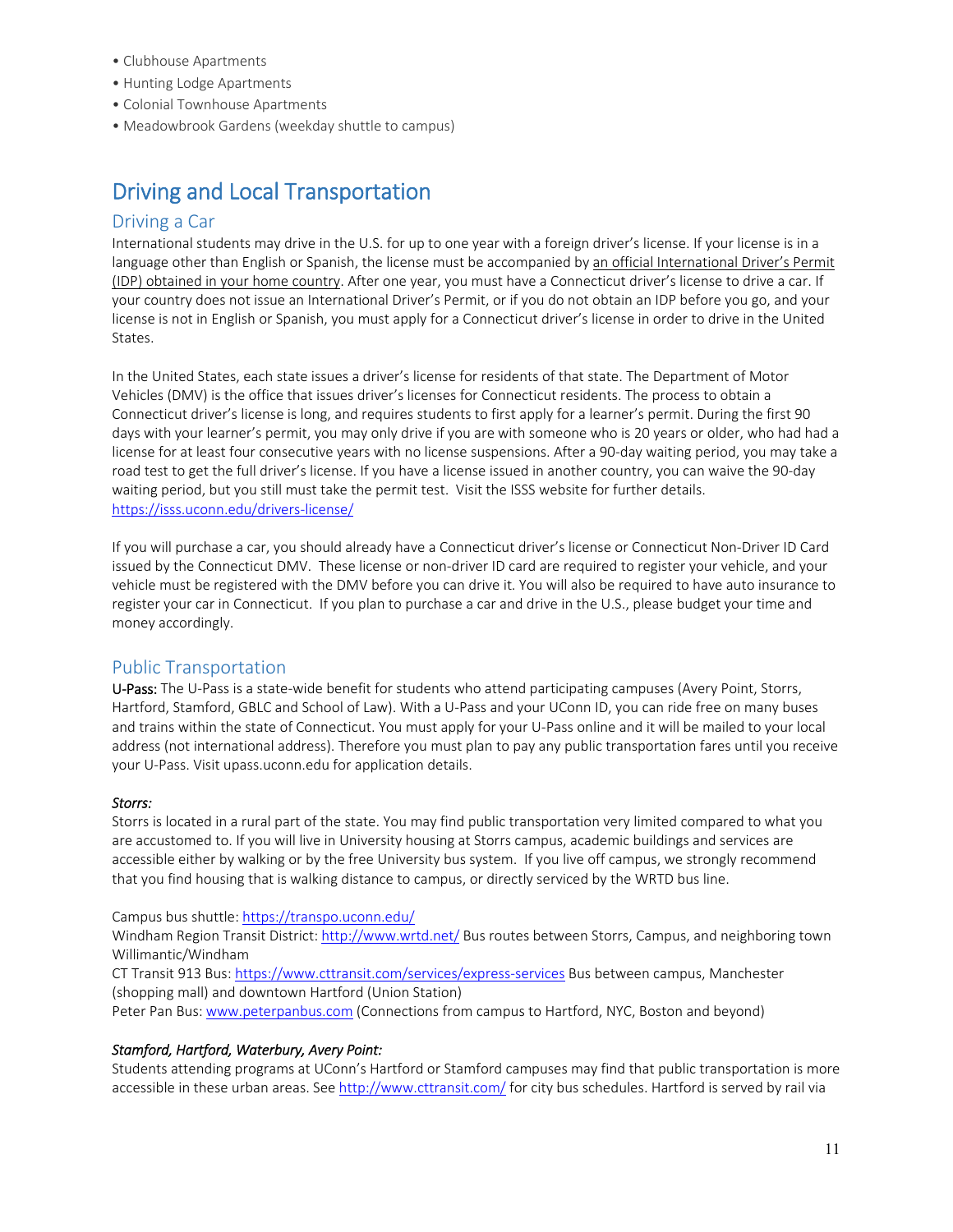the national rail carrier Amtrak, (www.amtrak.com) and CT Rail (http://www.hartfordline.com/). Stamford is also served by Amtrak, as well as Metro North http://www.mta.info/schedules.

#### Bicycles

At Storrs campus, UConn Recreation runs a bike share program, UConn Recreation Cycle Share. https://recreation.uconn.edu/cycle-share/ There are other local options where you can purchase a bike – Storrs Center Cycle is within walking distance to campus, and some students have purchased bikes at the local Walmart (on bus line).

# Packing and Weather

Connecticut is a four‐season state; we experience very cold weather and a lot of snow in winter, very hot weather in summer, and mild weather in spring and winter. You should plan to bring or purchase winter gear by October of each year. For winter, you will need a warm jacket, hat, scarf, mittens/gloves, wool socks, and boots. For extremely cold weather, you may want to purchase long underwear to wear under your clothes. Contact ISSS if you are unsure what to bring. On the coast of Connecticut (Stamford and Avery Point campuses) winter can be a bit more mild than inland (Storrs, Hartford).

UConn's Residential Life office provides a packing list for students who live on campus

https://reslife.uconn.edu/items-to-bring/; however, international students will likely need to purchase most of these items upon arrival due to packing limitations. Electrical sockets in the U.S. are 120/240 volts/60 hz. During orientation, many programs offer a new‐student shopping trip to a large department store. Many items can also be purchased on campus at the UConn Bookstore. Students who live on campus should try to pack bedding for the first night – i.e. sheets, pillowcase and blanket.

UConn mail rooms will not be open until the semester officially starts – you will not be able to receive any mail sent to you, including small packages, until then. Large packages are held at a central mail room on campus, and can be picked up during normal business hours (Monday – Friday).

# Money and Your Fee Bill

### Financial Planning

The University provided you with an estimate of your billed and unbilled expenses at UConn, which you referenced to apply for an I‐20 or DS‐2019 document. Your actual expenses may be higher or lower than the estimated cost of attendance listed on the ISSS website. https://isss.uconn.edu/students/financial-declaration-form/ Your initial expenses upon arrival to the United States will be significant – if you are living off campus, you will often be required to pay the equivalent of three months of rent up front (first month, last month and a security deposit). You must plan accordingly, and bring enough savings to help you with initial move‐in expenses. Text books and course supplies are also very expensive.

We recommend that you have \$100 in cash with you when you arrive to the United States to help with initial small expenses. Traveler's checks are still a safe way to bring larger amounts of currency, but be sure they are denominated in U.S. funds. You may also be able to access your foreign accounts through your own debit or credit cards- check with your bank in your home country before you leave to find out if you will be able to access cash. Cash withdrawals at ATMs in the U.S. will carry a sizable processing fee. Students may also receive an international wire transfer once you set up an account with a local bank here.

U.S. currency has the following primary denominations: \$1, \$5, \$10, \$20, \$50 and \$100 bills. The bills are all the same color and size. Coins are 1 cent (a penny), 5 cents (a nickel), 10 cents (a dime) and 25 cents (a quarter). The size and color of the coins do not have any correlation to their value.

### Paying your Fee Bill

Undergraduate fee bills for Fall semester are issued by the UConn Bursar in June and are due August  $1<sup>st</sup>$ . Spring bills are issued in November and are due January 8<sup>th</sup>. Graduate fee bills are issued in July for the Fall semester and in November for the Spring semester. Graduate bill payment is due the Friday prior to the start of the semester. You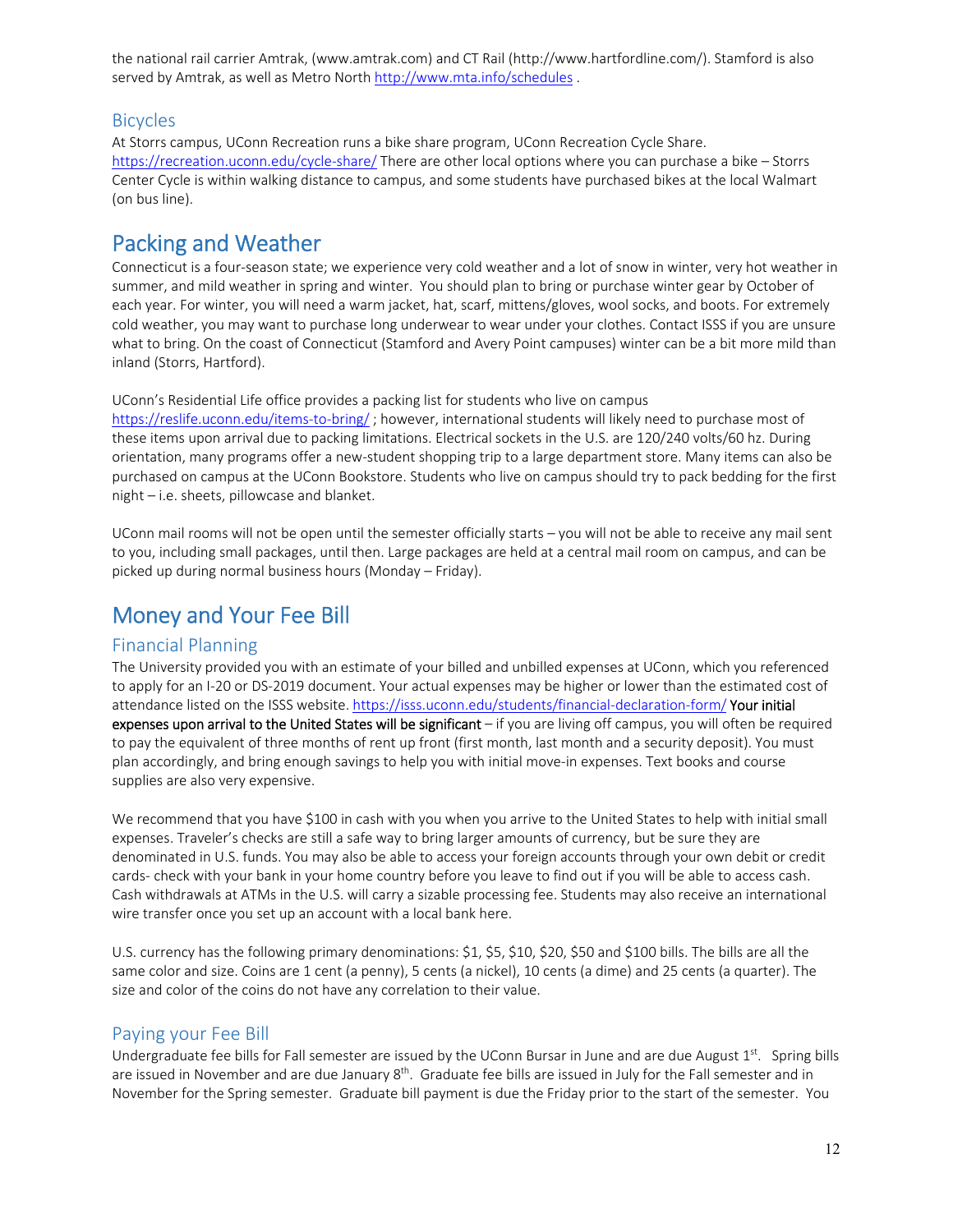will be notified via email to your UConn account when a bill has been issued. Please note: Your fee bill will adjust with any changes in your credits enrolled, housing, meal plans, and health insurance. Your fee bill must be paid in full prior to attending Orientation. Any student with a past due balance will not be able to adjust their class schedule until the balance is paid.

The University's only approved and accepted method for international payments is Western Union GlobalPay for Students. Payments can be sent in foreign currency or USD through a variety of options. To initiate payment, please go here: https://student.globalpay.wu.com/geo-buyer/universityofconnecticut#!/

Please note: Your payment to UConn should only be for payment to your fee bill. Any funds required for personal living expenses must be sent directly to your personal U.S. bank account. Overpayments from international sources will be returned to the originating account, and cannot be issued as a refund to the student. For more information on the Bursar's Office, including all accepted payment methods, please visit www.bursar.uconn.edu.

## Opening a U.S. Bank Account

All U.S. bank accounts must follow rules and regulations set for banks by the U.S. government. While banks may offer different services and incentives for opening an account, no one bank is considered "better" than the other. Students can choose where they want to open a bank account based on a number of factors, which may include hours they are open for service, location, and whether they offer any incentives for students to open accounts.

You will need to open a "checking account" to pay for your day-to-day expenses and bills. The checking account is usually free for students to open, and you may or may not be required to keep a minimum dollar balance in the account. Banks in the U.S. generally do not allow you to "overdraft" your account (have a negative balance). If you are a student, ask if the bank offers a student checking account.

What to bring to the bank to open your account:

-Identity and immigration documents (passport, I-20/DS-2019, I-94 print out)

‐UConn Student ID Card and admission letter (if you have one‐ this may be needed to open a student account) ‐Social Security or ITIN Number (if you have one –this is NOT required to open a checking account) ‐Money to deposit

Students from some countries may have to wait a few days before your bank account can be finalized. Do not panic if this happens to you, but be sure that you have a way to access money in the meantime. After your bank account is set up, talk with your bank about the best way to transfer money to your account from your home country.

You can withdraw money from your checking account and make payments in several ways:

‐by visiting the bank and filling out a withdrawal form to withdraw cash from your account

‐by debit card, which is like a credit card that is linked to your checking account, and can be used to make purchases at stores, or withdraw cash from ATMs (cash machines)

‐by writing a personal check out to the person or business, you are paying. If you live off‐campus, you will probably need to write a check to pay your rent. If you need to mail a payment, never send cash – instead use a check. If you need help to write a check, ISSS staff can assist you. You may purchase personal checks from your bank for regular use, or if you only need to pay by check on very few occasions, you may request the bank to issue a check on your behalf (a bank check).

‐by money transfer apps or websites like Paypal or Venmo.

# Working and SSN

International students may work in on‐campus positions up to 20 hours per week. "On Campus positions" mean you are working for UConn, and the job is located on‐campus. Graduate Assistantships are on campus positions and count toward the 20 hours per week that you may work. F-1 students do not have to apply for special work permission from ISSS to work on campus, and the work may begin in the 30‐day period before the "Session Start Date" listed on the Form I-20. J-1 students may only work from the program start date on the DS-2019, and they must apply for written work authorization letter from ISSS before they may begin working on campus. International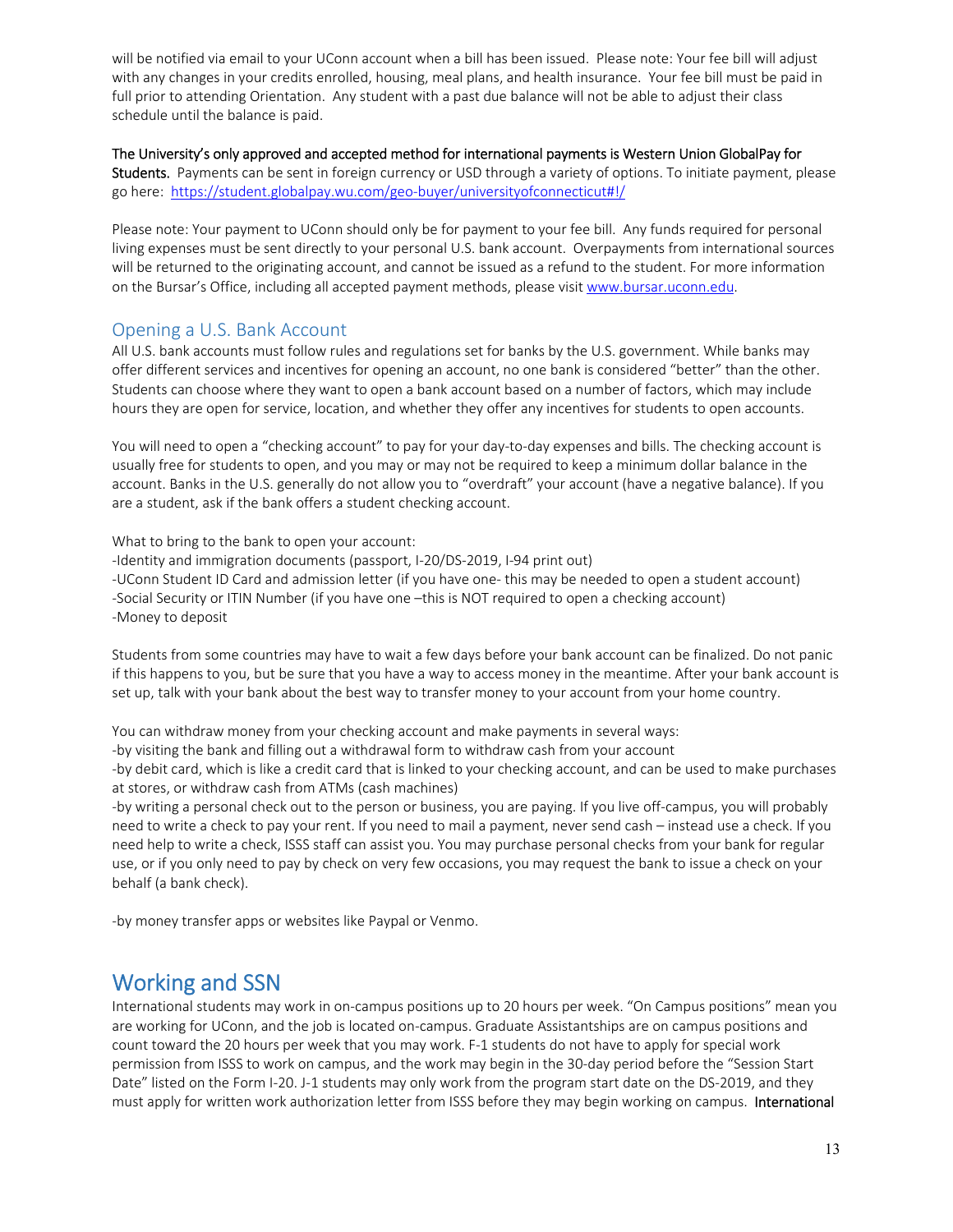#### students may not work in any off‐campus jobs, except with special authorization from the ISSS office or the U.S. government.

Students who have employment must apply for a U.S. Social Security Number (SSN). The SSN is a number issued by the U.S. Internal Revenue Service (IRS) for tax purposes. Only students who have employment are eligible to get an SSN. New international students must complete immigration document check-in with ISSS and must obtain a letter from ISSS before you apply for your Social Security Number. At the beginning of each semester, Social Security Administration staff visit the Storrs campus to take your SSN applications. Students at other campuses may apply at their local Social Security Administration office. See the ISSS website for further details (Resources Tab). Students who apply directly at the local SSA office should wait about two weeks after completing the immigration document check‐in, before applying for the SSN.

# Study Requirements

International students are required to study on a full time basis each semester. Full time means at least 12 credits for Bachelor's students, 9 credits for Master's and Doctoral students or 6 credits for Master's and Doctoral Students who have Graduate Assistantships. Exchange students who enroll in Bachelor's level courses must carry at least 12 credits, and exchange students who enroll in Masters/Doctoral level courses must carry 9 credits. JD students must carry 12 credits, and UCAELI students must attend all IEP classes.

# Intro to U.S. Culture

U.S. culture may be very similar to or very different from your own culture. Many people learn about U.S. culture through movies, television or other media, but you will find that in reality it is very different from how it is portrayed in the news or popular culture. Here are some important aspects of U.S. culture, keeping in mind that there is also a lot of cultural variety in the U.S., and not everyone will share these same values. Nevertheless, it is important to be aware of these generalized values as it can help to explain certain behavior that you may encounter, and can help to guide appropriate behavior in certain situations:

Individualism: The United States is very individual-oriented, instead of group oriented. Individual freedoms and rights are valued, and "standing out" can be seen as a good thing. People may put their own needs before the needs of the group. Individual privacy and space is valued. This part of

Following Rules/Objectivity: In the United States, people are generally expected to follow published rules and procedures for getting things done, and exceptions are not typically allowed for individual circumstances, or based on personal relationships.

Timeliness: It is important to be on time to meetings, appointments, interviews, class. This means arriving at or just before the start time. For social engagements, there is a little more flexibility to be a few minutes late, but if you will be significantly late, you should let the person know.

Friendliness: Americans can be very friendly to strangers, but this friendliness may come off as superficial, or not genuine, if you are not accustomed to this. For Americans, this friendliness is a polite gesture, but it may take longer for friendships to develop. Once a friendship develops with an American, the nature of that friendship, in terms of responsibility to each other, may be different from what you might expect. While friends certainly support each other, often a person's individual needs or space may still take priority.

Personal appearance: Americans are very self-conscious of their own hygiene. Daily showers and grooming are important in their daily routine to avoid body odors. Strong perfumes are usually not recommended, as some people can be allergic or sensitive to the smells.

Diversity: The United States is a multicultural country and you must treat all with tolerance and respect, regardless of race, religion, gender, sexuality, culture or ethnicity. It is important that while you are in the U.S. that you try to understand the environment you are living in, including the very complex history of race and cultural diversity. For some international students, coming to the U.S. may be the first time you are perceived as a minority, or through a cultural lens different than your own, in regards to race, ethnicity, religion, gender, sexual orientation or identity.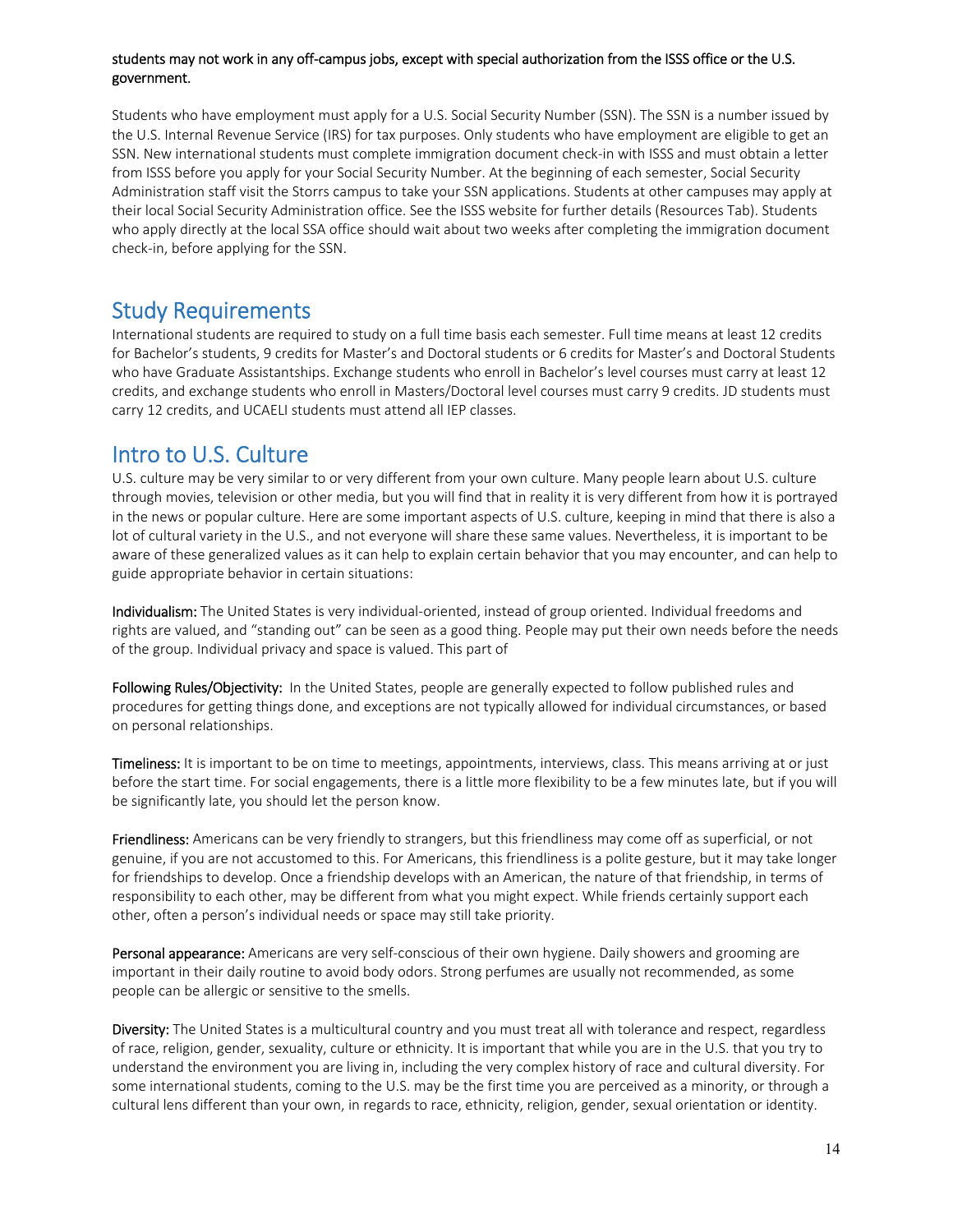This may be disorienting for you, and we encourage you to reach out to ISSS or the UConn Cultural Centers if you need support.

Financial modesty: While consumerism is part of U.S. culture, it can be considered socially improper to show one's wealth or talk about one's money. This is especially true at a place like UConn – it is a public, rural institution and UConn students come from a range of socioeconomic backgrounds.

# Students with Families

International students may request dependent visas (F‐2 or J‐2) for their spouses, or unmarried children under the age of 21. If you requested a dependent I-20/DS-2019 for family members from ISSS, you should have received these with your Form I‐20/DS‐2019. You do not have to pay a separate SEVIS fee for your F‐2/J‐2 dependents. If they will not accompany you to the United States at this time, you may also request their visa documents later.

F-2 dependent spouses may study on a part-time basis in the United States, but may not work. J-2 dependent spouses may study part-time or full-time, and they may apply to the U.S. government for a U.S. work permit. F-2 and J-2 children may enroll in elementary and secondary school.

If your family will accompany you to the U.S., you must purchase health insurance for them. Public schooling in the United States is free, and your school assignment is based on your place of residence, unless you attend a private school or magnet school. All children who enroll in public school must have a medical examination and Connecticut State Health Form filled out by their doctor to be able to enroll in school. You will also need to provide proof of residency in your town to enroll children in school. Find more information about school enrollment on the website of the town where you will live, and on the ISSS Website under "Resources".

# **Resources**

## ISSS Advisor

As you prepare for your program in the United States, you may have many questions. International Student and Scholar Services is the office at UConn that can advise you on matters related to the visa application process and life at UConn as an international student. Students are assigned an ISSS advisor based on campus location, and your program of study. ISSS has offices at the Storrs, Stamford, the Law School and Hartford (Graduate Business Learning Center) campuses. Please see isss.uconn.edu > About > Staff Directory to find your assigned international advisor, and contact your ISSS advisor with any questions you have.

# Campus Cultural Organizations

UConn has many student organizations dedicated to a specific country or cultural theme. These organizations can provide incoming students with a point of contact at UConn of a current student who either comes from the same region, or shares an interest in the same culture. Visit https://uconntact.uconn.edu/organizations to search UConn organizations by keyword or campus, or you can select the "Cultural" organization category to view student orgs organized by country or culture.

Other student organizations based on specific interests are also a great way to get involved and meet others once you arrive.

# EducationUSA

EducationUSA is a U.S. Department of State network of advising centers around the world to help students prepare for study in the United States. Their website provides information about studying in the United States, and they sponsor in-country pre-departure orientation events at their advising centers. Visit: https://educationusa.state.gov/

# Helpful Contact Information

UConn Offices